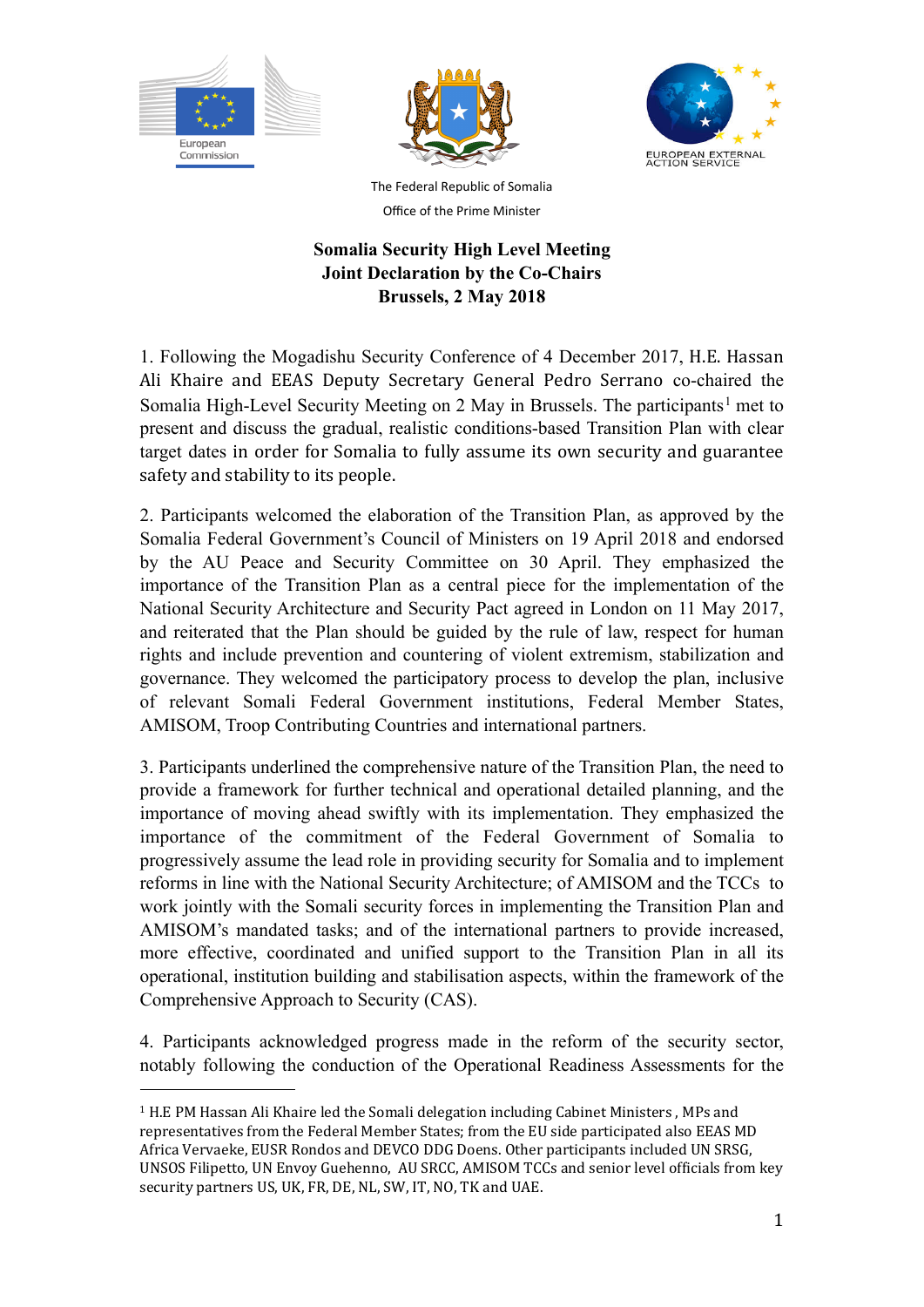





The Federal Republic of Somalia Office of the Prime Minister

Somali National Army and the Police Forces and in line with the National Security Architecture. They encouraged the Federal Government to accelerate the reforms in line with the findings of those ORAs as well as to finalise the on-going ORA of the regional forces.

5. They highlighted the interconnection between the implementation of the Transition Plan and the implementation of economic reforms and the political Road Map towards elections in 2020/21. They welcomed the recent outcome of the Somalia Economic Roundtable at the Spring Meetings on 19 April 2018, where international partners agreed that the time is conducive for pre-arrears clearance owed to International Financial Institutions, hence opening a pathway to international concessional financing and, ultimately, debt relief. In support of this process, the EU, welcoming the indications from key partners, confirmed its commitment to discuss with the Federal Government of Somalia a package of up to  $\epsilon$ 100 million in direct budgetary support.

6. Somalia is on the verge of an historic change. Participants emphasized the importance of political stability in order to make progress on the reform agenda, and encouraged all national and international stakeholders to stand behind Somalia at this critical juncture.

7. This positive trajectory of reforms could not have been possible without the sacrifices and bravery of AMISOM and Troop and Police Contributing Countries, which allowed the opening of political space and opportunities for peace, stability and development in Somalia. Participants highlighted that AMISOM's presence remains critical for the consolidation and further advances of political processes, the strengthening of Somalia security institutions and their gradual assumption of security responsibilities.

8. In this context, participants underlined that the transition is first and foremost about building Somali capacity in the areas of security, justice, good governance and service delivery, enabling the Somali authorities to regain full control of their territory and to provide security and stability for all its population. This will require a transformation of all Somalia security forces and AMISOM, and of the way international support is delivered, so that they can be further adjusted to the new reality on the ground. In this respect, the participants welcomed the report of the African Union and United Nations Special Envoys on AMISOM financing.

9. Looking ahead, the participants: